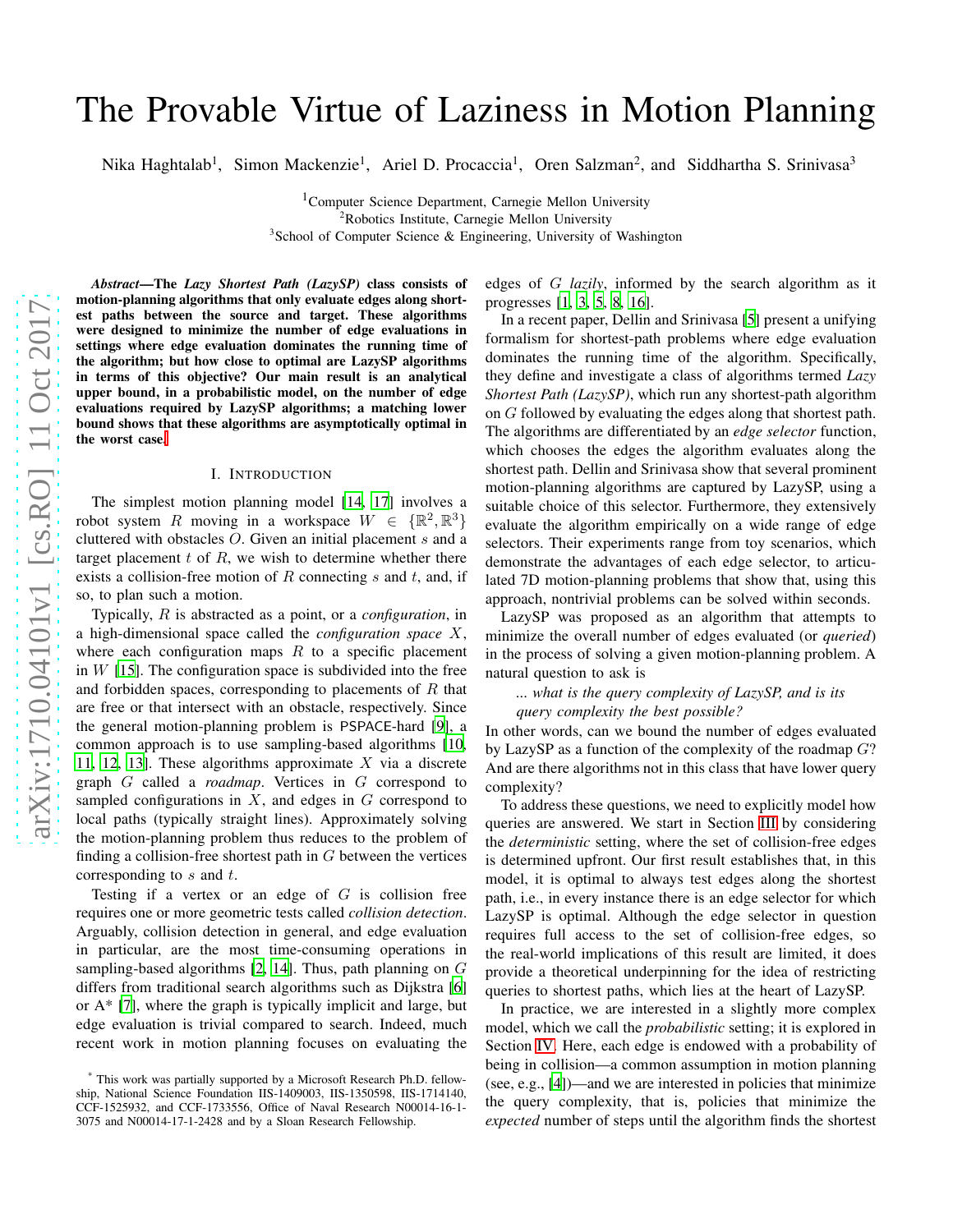path or declares that no path exists. We first show that there are instances where LazySP is suboptimal, regardless of the edge selector. In a nutshell, we describe a delicate construction where initially querying edges that are not on the shortest path provides valuable information for subsequent queries.

So, in the probabilistic setting, LazySP is just a proxy for the (presumably intractable) optimal policy, but is it a good proxy? We answer this question in the positive. Our main result is that the query complexity of LazySP (with an edge selector satisfying a certain *connectivity* property) is bounded by  $O(n/p)$  edge evaluations with high probability, where n is the number of vertices in  $G$ , and  $p$  is the minimum probability on any edge. We complement this result with an  $\Omega(n/p)$  lower bound that holds for *every* algorithm that is guaranteed to be correct. We conclude that, from a worst-case viewpoint, LazySP is, in fact, (asymptotically) optimal.

# II. THE MODEL

<span id="page-1-2"></span>An instance of our problem is given by a multigraph  $G =$  $(V, E)$  — that is, there may be multiple edges between two vertices — whose set of vertices includes two distinguished vertices: the source vertex  $s$  and the target vertex  $t$ . We deal with multigraphs, rather than simple graphs, mostly for ease of exposition; see Section [V](#page-6-5) for a discussion of this point. We simply refer to G as a *graph* hereinafter.

We say that a graph  $G' = (V, E')$  is a subgraph of G if  $E' \subseteq E$ . Given a graph  $G = (V, E)$  and its subgraph  $G' =$  $(V, E')$ , an oracle  $\mathcal{O}_{G'}^G$  is a function that takes as input an edge  $e \in E$  and returns YES if  $e \in E'$ , and NO otherwise. When G is clear from the context, we suppress it in this notation.

In the *path-finding* problem, an algorithm ALG is given a graph G and an oracle  $\mathcal{O}_{G'}$ . The goal of the algorithm is to find the shortest  $s$ -t path in  $G'$ . Since  $G'$  is not revealed to the algorithm directly, the algorithm has to query  $\mathcal{O}_{G'}$  on specific edges of G to find a path. That is,  $\text{ALG}(G, \mathcal{O}_{G'})$  issues a sequence of edge queries to  $\mathcal{O}_{G'}$ , and upon termination, returns an s-t path or decides that none exists.

For an algorithm to be *correct*, we require that it correctly identify a shortest  $s$ -t path in  $G'$ , or that it *certify* that none exists (by invalidating every possible path), for any  $G$  and  $G' \subseteq G$ . Therefore, a correct algorithm can only terminate when the solution it provides continues to be correct even if the responses to unqueried edges are selected adversarially. More formally, let  $Q \subseteq E$  be the set of edges queried by a correct algorithm ALG on G and  $\mathcal{O}_{G'}$ . Let  $Q_y = Q \cap E'$  and  $Q_n = Q \setminus E'$  be the set of queried edges that, respectively, belong and do not belong to  $G'$ . Then ALG can terminate only if there is a shortest s-t path in  $G'$ , denoted  $P^*$ , such that  $P^* \subseteq Q_y$ , and there is no s-t path in  $(V, E \setminus Q_n)$  that is shorter than  $P^*$ . If no path exists, then ALG can terminate only if there is no s-t path in  $(V, E \setminus Q_n)$ .

Clearly, an algorithm that first queries all edges in  $E$ , thereby fully constructing  $G'$ , and only then finds the shortest s-t path, is a correct algorithm. However, such an algorithm may use a large number of queries, some of which may be unnecessary. In this paper, we are interested in algorithms that find a shortest s-t path using a minimal number of queries. We denote the number of queries that ALG makes on input  $G$ and  $\mathcal{O}_{G'}$  by cost(ALG( $G, \mathcal{O}_{G'}$ )).

We are especially interested in the *LazySP* class of algorithms, introduced by Dellin and Srinivasa [\[5](#page-6-3)]. Any algorithm in the class *LazySP* is determined by an *edge selector*, which, informally, decides which edge to query on a given s-t path. Formally, let  $P$  be the set of all s-t paths in G. An edge selector is a function  $f : \mathcal{P} \times 2^E \times 2^E \to E$  that takes any s-t path  $P \in \mathcal{P}$ , a subset of queried edges  $Q_y$  that are in E', and a subset of queried edges  $Q_n$  that are not in  $E'$ , and returns an edge  $e \in P \setminus Q$ . Examples of edge selectors include:

- *Forward edge selector*: Returns the first unqueried edge in  $P$ , that is, the one closest to  $s$ .
- *Backward edge selector*: Returns the last unqueried edge in  $P$ , that is, the one closest to  $t$ .
- *Bisection edge selector*: Returns an unqueried edge in P which is furthest from an evaluated edge on the path.

Given an edge selector f, the corresponding LAZYSP<sub>f</sub> ∈ *LazySP* is described in Algorithm [1.](#page-1-0) At a high level,  $L$ AZYSP<sub>f</sub>, in a given time step, considers a candidate *shortest*  $s-t$  path  $P$  over all those edges whose existence has not yet been ruled out by the oracle. Then, it uses the edge selector to query an unqueried edge  $e \in P$ . It updates the set of queried edges and repeats. At any point, if the edges of path  $P$  that is currently under consideration are all verified, the algorithm terminates and returns  $P$ . If no viable  $s-t$  paths remain, the algorithm terminates and certifies that no  $s$ -t path exists in  $G'$ .

| <b>Algorithm 1:</b> LAZYSP <sub>f</sub>                                              |                                                                                                               |
|--------------------------------------------------------------------------------------|---------------------------------------------------------------------------------------------------------------|
| <b>input:</b> Graph G and oracle $\mathcal{O}_{G'}$                                  |                                                                                                               |
| $Q_n \leftarrow \emptyset$ ;                                                         | $/*$ in-collision evaluated edges $*/$                                                                        |
| $Q_y \leftarrow \emptyset$ ;                                                         | /* collision-free evaluated edges */                                                                          |
| <b>while</b> there exists <sup>1</sup> a shortest s-t path P in $E \setminus Q_n$ do |                                                                                                               |
| if $P \subseteq Q_y$ then return P;                                                  |                                                                                                               |
| $e \leftarrow f(P, Q_y, Q_n)$ ;                                                      | $/*$ select edge along $P*/$                                                                                  |
|                                                                                      | if $\mathcal{O}_{G'}(e)$ = YES then $Q_y \leftarrow Q_y \cup \{e\};$<br>else $Q_n \leftarrow Q_n \cup \{e\};$ |
|                                                                                      |                                                                                                               |
| end                                                                                  |                                                                                                               |
| return $\emptyset$ :                                                                 |                                                                                                               |

<span id="page-1-0"></span>It is not hard to see that any algorithm in the class *LazySP* is a correct algorithm. This is due to the fact that these algorithms always consider the shortest path that has not yet been ruled out. Therefore, upon termination, they return the shortest  $s-t$ path in G'. Moreover, an edge selector never returns an edge that has been queried before and, hence, these algorithms never query an edge more than once. It follows that any such algorithm eventually terminates. See the paper of Dellin and Srinivasa [\[5\]](#page-6-3) for a more detailed discussion of the *LazySP* class.

<span id="page-1-1"></span><sup>1</sup>If there are multiple  $s$ -t paths of the same length, the algorithm breaks ties according to a consistent tie-breaking rule.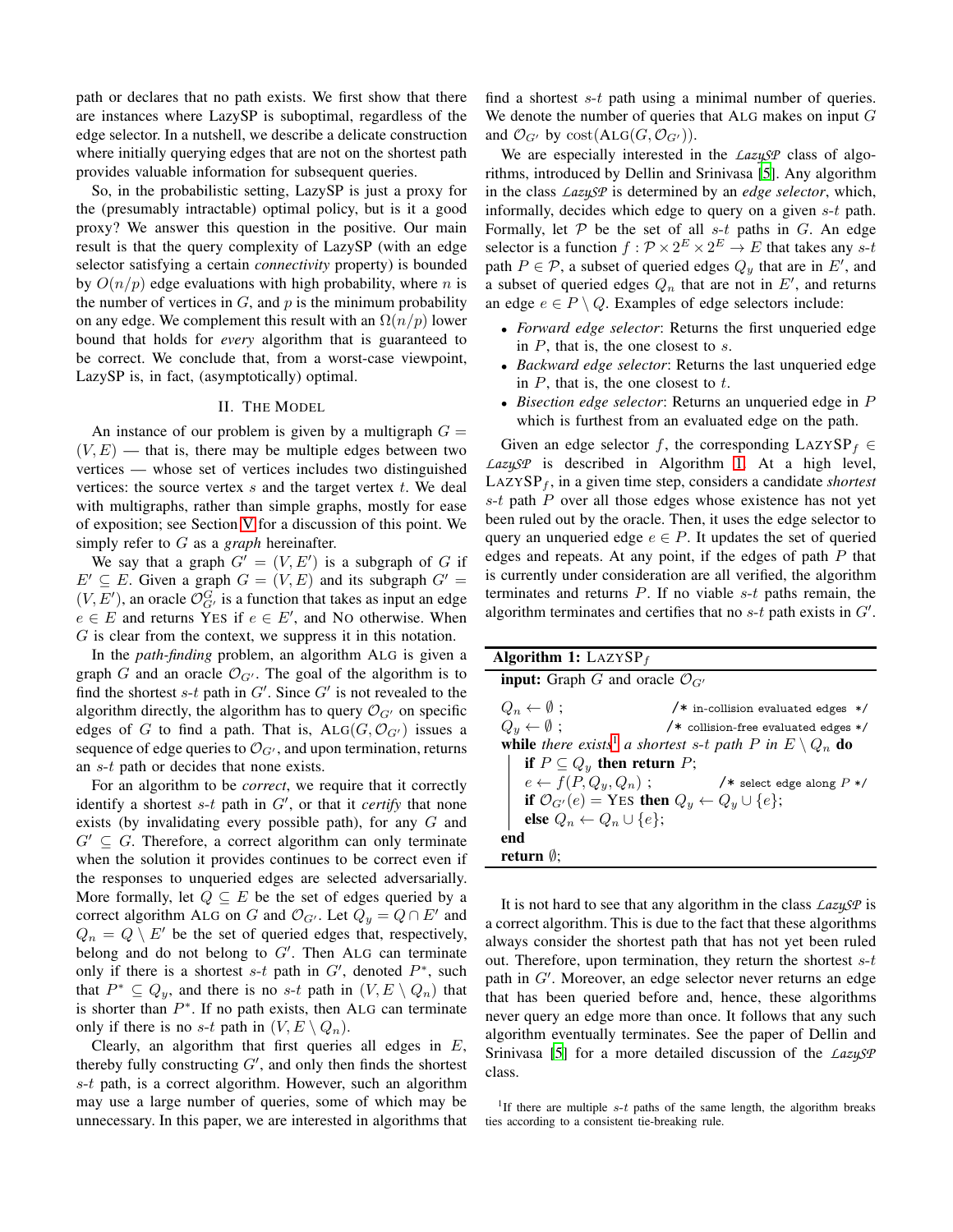Let us conclude this section with an example of the execution of LAZYSP with the forward edge selector, which also illustrates some of the terminology introduced earlier. Figure [1](#page-2-2) shows the set of vertices  $V = \{s, t, a, b, c, d, e\}$  shared by G and  $G'$ , as well as two types of edges: those in  $E'$ , shown as solid edges, and those in  $E \setminus E'$ , shown as dashed edges. The order in which edges are queried is shown as labels on the edges. This order on edge queries is induced by evaluating shortest paths in the following order: sat, sabt, scdt, sabdt, and sabdet.



<span id="page-2-2"></span><span id="page-2-0"></span>Fig. 1. Example of the execution of LAZYSP with the forward edge selector. Solid edges are in E', dashed edges are in  $E \setminus E'$ .

### III. THE DETERMINISTIC SETTING

In this section, we consider the problem of using a minimum number of edge queries to find a shortest  $s-t$  path, or verifying that no s-t path exists, when a subgraph  $G' \subseteq G$  is *deterministically* chosen (but not revealed to the algorithm). In more detail, let  $G = (V, E)$  be a graph, and let  $G' = (V, E')$  be its subgraph. Recall that  $cost(ALG(G, \mathcal{O}_{G'}))$ 

denotes the number of edge queries ALG makes on graph G when oracle responses are according to graph  $G'$ . Our first result asserts that the class *LazySP* is optimal in this setting, in the sense that for any correct algorithm there is a LAZYSP algorithm (with a specific edge selector) that finds the shortest path using at most as many queries.

<span id="page-2-3"></span>**Theorem 1.** For any graph  $G$  and  $G' \subseteq G$ , and any correct *algorithm* ALG, there exists  $ALG' \in \text{LazySP}$  such that

$$
cost(ALG'(G, \mathcal{O}_{G'})) \leq cost(ALG(G, \mathcal{O}_{G'})).
$$

*Proof:* Let  $P^*$  be a shortest s-t path in  $G'$  and let  $P_1, \ldots, P_m$  be the s-t paths in G that are strictly shorter than  $P^*$ , ordered by their length. If no path in  $G'$  exists,  $P_1, \ldots, P_m$ is the list of all  $s-t$  paths in  $G$ . Let  $Q$  be the set of edges queried by  $\text{ALG}(G, \mathcal{O}_{G'})$ ,  $Q_y = Q \cap E'$ , and  $Q_n = Q \setminus E'$ .

Let  $Q^*$  be the set that includes all edges of  $P^*$ , all of which exist in  $G'$ , and an optimal cover for the sets  $P_i$  using edges that do not belong to G'. That is, let  $Q^* = P^* \cup Q_n^*$ , where

$$
Q_n^* = \underset{S \subseteq E \backslash E'}{\arg \min} \{ |S| : \ \forall i \in [m], P_i \cap S \neq \emptyset \}.
$$

We argue that  $|Q| \ge |Q^*|$ . This is due to the fact that correctness of ALG implies that  $P^* \subseteq Q_y$ , and any path that is shorter than  $P^*$  has an invalidated edge, i.e., for all  $i \in [m]$ ,  $P_i \cap Q_n \neq \emptyset$ . Note that the latter condition shows that  $Q_n$  is a cover for the sets  $P_i$  using edges  $E \setminus E'$ , so by the optimality of  $Q_n^*$ , we have

$$
|Q| = |Q_y| + |Q_n| \ge |P^*| + |Q_n^*| = |Q^*|.
$$

It remains to show that there is  $ALG' \in \text{LazySP}$  that only queries edges in  $Q^*$ . Let ALG' be the algorithm that first queries an edge in  $Q_n^* \cap P_1$  (there must be one), then an edge in  $Q_n^* \cap P_2$  (if it is nonempty), and so on, until  $Q_n^* \cap P_m$ (if it is nonempty), and finally queries all the edges in  $P^*$ . We argue that  $ALG'$  must query all the edges in  $Q^*$ . Indeed, the only difficulty is that, in principle, it may be the case that at some point  $P_1, \ldots, P_k$  have already been invalidated, and there is some  $e \in Q_n^*$  such that  $e \notin P_{k+1} \cup \cdots \cup P_m$ , meaning that  $e$  cannot be queried in the future. But, in that case,  $e$ is not needed in order to invalidate the paths  $P_1, \ldots, P_m$ , in contradiction to the optimality of  $Q^*$  (and that of  $Q_n^*$ , specifically).

Note that ALG′ has the property that at any time it only queries edges on the shortest  $s-t$  path that has not been invalidated yet. Clearly, it is possible to define an edge selector that makes the same choices as  $ALG'$ . We conclude that  $ALG'$ , whose cost is at most that of ALG, can be represented as a member of *LazySP*.

We can alternatively interpret Theorem [1](#page-2-3) in a model where LAZYSP may be equipped with an *omniscient* edge selector that has full access to  $G'$ . In particular, this omniscient edge selector can compute  $Q^*$ , which, by the way, requires solving an NP-hard variant of SET COVER. Even though the algorithm already knows G′ , it still has to issue queries as it must *certify* that  $P^*$  is indeed the shortest path (if an  $s-t$  path exists).

Clearly, an omniscient edge selector is impractical. The significance of Theorem [1,](#page-2-3) therefore, is mostly conceptual. It suggests that the restriction that algorithms must always query edges on the current shortest path is not a barrier to optimality. This gives theoretical justification for the *LazySP* class. However, as we shall see shortly, the message is more nuanced when the outcomes of queries are randomized.

### IV. THE PROBABILISTIC SETTING

<span id="page-2-1"></span>In this section, we consider a probabilistic variant of the setting we investigated in Section [III.](#page-2-0) We view the probabilistic model as a closer fit with reality than its deterministic counterpart.

In more detail, let  $p \in (0,1)$  be the probability that any given edge in  $G$  exists in  $G'$ . In a more general setting with different probabilities associated with different edges, we can simply think of  $p$  as a lower bound on the probabilities for query upper bounds, or as an upper bound on the probabilities for query lower bounds. We denote by  $G' \sim_p G$  the process of generating a random graph  $G' = (V, E')$  from G by allowing each  $e \in E$  to belong to E' with probability p, independently. We suppress  $p$  in this notation when it is clear from the context.

In the current setting, a subgraph  $G' = (V, E') \sim_p G$  is realized according to edge probability  $p$ , but it is not revealed to the algorithm. As before, the algorithm receives G and  $\mathcal{O}_{G'}$ as input, and uses  $\mathcal{O}_{G'}$  to verify whether an edge exists. The goal of the algorithm is to minimize the *expected* number of edge queries over  $G' \sim_p G$ , such that it *correctly* either

- 1) returns a path that is the shortest  $s-t$  path in  $G'$ , or
- 2) certifies that there is no  $s$ -t path in  $G'$ .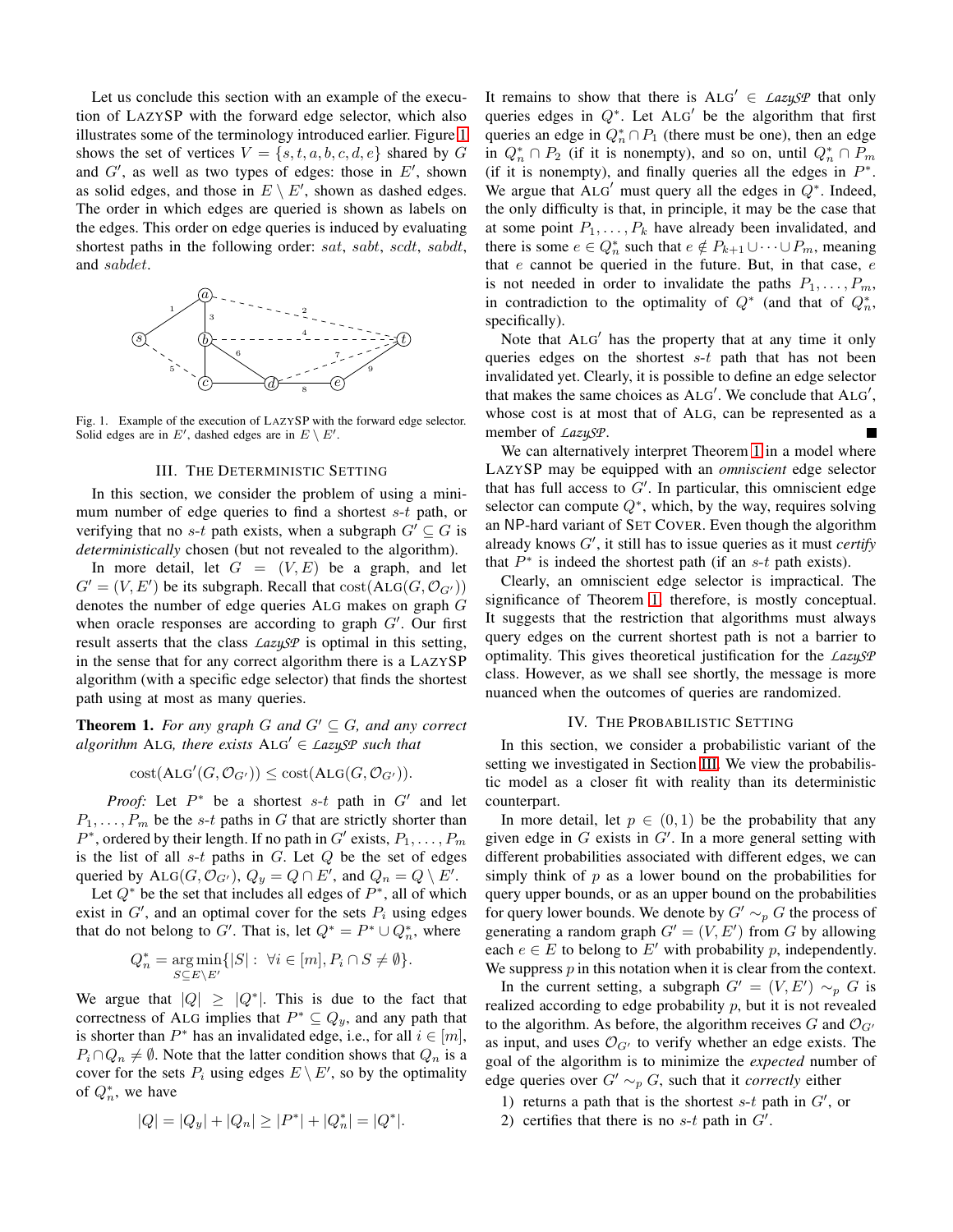Note that, although the expected number of queries an algorithm issues is taken over  $G' \sim G$ , the correctness condition must hold for *every* G′ .

# *A. Suboptimality of LazySP*

Our next result asserts that the class of algorithms *LazySP* does not always include an optimal query policy, which minimizes the expected number of queries. At a high level, the reason behind this is that, in some graphs, querying a few edges that are not on the shortest path can identify the most important regions of the graph, which should be explored next. To see this, consider the graph in Figure [2.](#page-3-0) In this graph, the arcs marked by  $A$  and  $B$  each include multi-edge structures shown in Figures [3](#page-3-1) and [4,](#page-3-2) respectively. Structures  $A$  and  $B$  are designed so that arcs labeled by  $B$  are much longer than  $A$ , so any LAZYSP algorithm starts by querying the arcs labeled by A.

We compare the cost of any  $L{\text{AZ}}{\text{Y}}{\text{S}}{\text{P}} \in \text{LazuSP}$  (for an arbitrary edge selector) to that of an algorithm ALG defined as follows. ALG first queries all the edges in the multi-edge structures  $B$  on arcs  $sb$  and  $at$ . There are two cases:

- 1) A path exists in both of the structures sb and at, or in neither one: In this case, ALG calls LAZYSP on the original graph.
- 2) There is a path in exactly one of the  $sb$  or  $at$  structures: Without loss of generality (by symmetry) assume that  $at$  has a path. Then, ALG queries the edges in structure A on sa, ab and bt in order, until it verifies that at least one of these structures does not have a path or all do. Then, it returns the shortest  $s-t$  path on the edges whose existence has been verified by the queries, or certifies that no  $s$ - $t$  path exists.

It is not hard to see that ALG demonstrates the required guarantees for a correct algorithm, i.e., upon its termination it correctly certifies that there is no  $s-t$  path or returns the shortest *s*-*t* path in the realized graph.

Let us provide an overview of why ALG queries fewer edges than any LAZYSP algorithm in expectation. The structures A and  $B$  are designed so that structure  $A$  requires more queries than structure  $B$ . Additionally, structure  $A$  almost certainly



<span id="page-3-0"></span>Fig. 2. A graph for which no algorithm in *LazySP* is an optimal query policy. All arcs labeled by  $A$  and  $B$  include multi-edge structures shown in Figures [3](#page-3-1) and [4,](#page-3-2) respectively. For clarity, we include two examples of these structures on sa and at in this figure.



<span id="page-3-1"></span>Fig. 3. Structure A used on arcs sa, ab, and bt in Figure [2.](#page-3-0) We refer to one path connecting  $c$  and  $d$  as a "string".



<span id="page-3-2"></span>Fig. 4. Structure B used on arcs sb and at in Figure [2.](#page-3-0)

fails to have a path, while structure  $B$  has a path with a probability close to  $\frac{1}{2}$ . Note that such a graph almost certainly does not have a path, so a large fraction of  $\mathbb{E}[\text{cost}(\text{ALG}(G, \mathcal{O}_{G'}))]$ comes from the effort required to *invalidate* possible s-t paths.

In the first case of ALG (a path exists in both  $ab$  and  $at$ , or in neither one), it queries more edges than LAZYSP. However, we argue that ALG uses much fewer queries in its second case. The probability of existence of a path in structure  $B$  is chosen so that the second case happens with significant probability (almost  $\frac{1}{2}$ ), in which case the overall savings in the analysis of the second case bring down the total expected cost of ALG compared to LAZYSP.

In slightly more detail, the crux of the proof is the case where sb does not have a path and  $at$  has a path (an example of the second case of ALG). To invalidate all possible  $s$ -t paths, it suffices to certify that structure  $A$  on sa does not have a path. Therefore, ALG terminates after querying only one A structure, with high probability, in addition to querying two  $B$ structures on sb and at. On the other hand, LAZYSP does not know which one of  $sb$  or  $at$  has a path, so with probability at least  $\frac{1}{2}$  it first queries some A structure other than sa, in which case it has to also query and verify that no path exists in sa. Therefore, LAZYSP has to query 1.5  $\AA$  structures in expectation. We design structures  $A$  and  $B$  so that half the cost of checking an additional A structure is much larger than the initial cost that ALG invests in querying edges in two  $B$ structures.

The next theorem and its proof formalize the foregoing discussion.

<span id="page-3-3"></span>**Theorem 2.** *There is a graph*  $G = (V, E)$  *and*  $p \in (0, 1)$  *for which the optimal query policy is not in LazySP.*

*Proof:* Consider the graph in Figure [2.](#page-3-0) Let

$$
\kappa = 10^4,
$$
  

$$
\kappa' = 2,
$$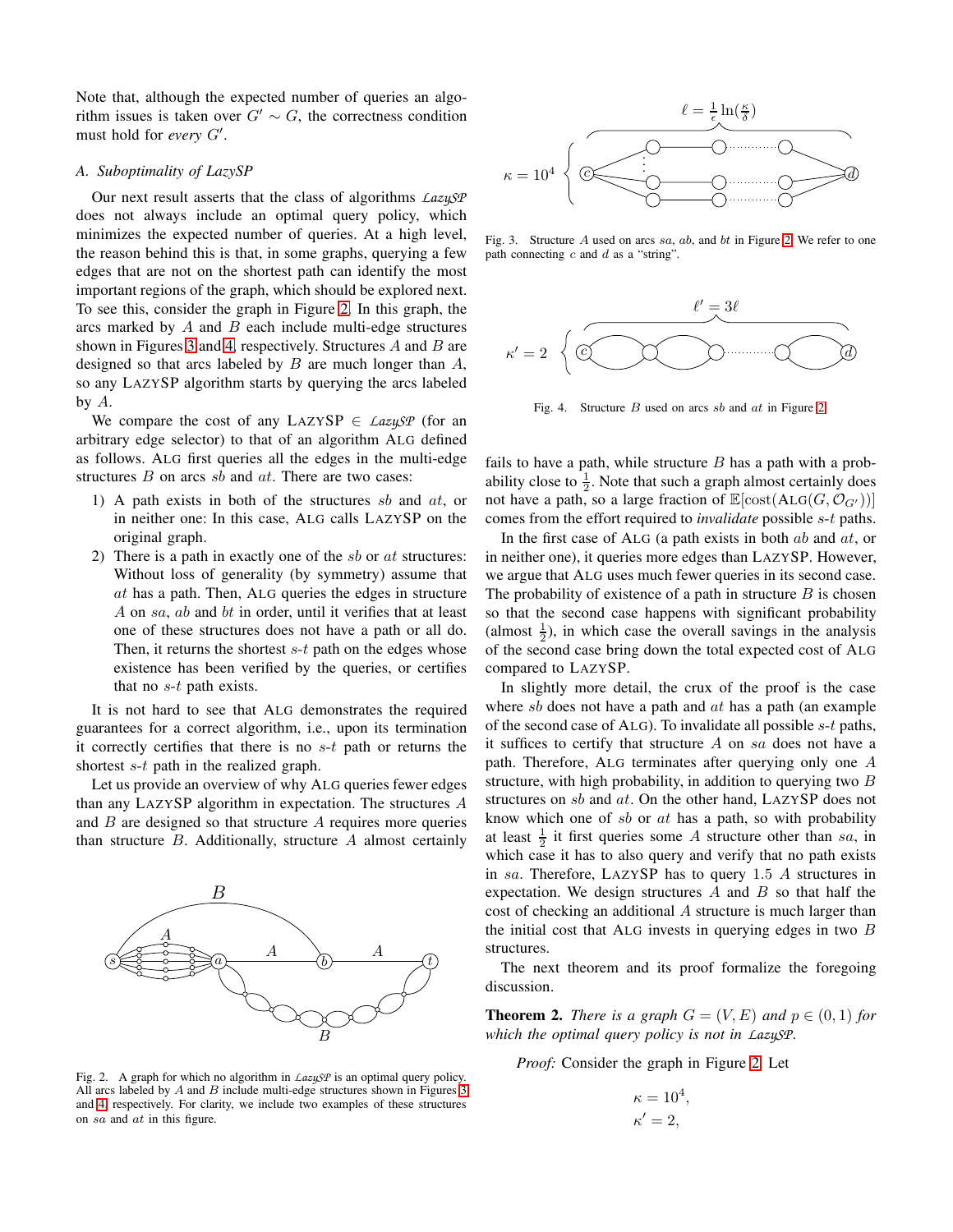$$
\epsilon = 10^{-2},
$$
  
\n
$$
\delta = 10^{-3},
$$
  
\n
$$
\ell = \frac{1}{\epsilon} \ln \left( \frac{\kappa}{\delta} \right),
$$
  
\n
$$
\ell' = 3\ell
$$

for the structures in Figures [3](#page-3-1) and [4.](#page-3-2) Let  $p = 1 - \epsilon$  be the probability of existence of any one edge in these structures.

In the following claim, we show that the structure in Figure [3](#page-3-1) almost certainly does not have a path, but one has to query many edges to verify that this is indeed the case.

<span id="page-4-0"></span>**Claim 1.** With probability at least  $1 - \delta$ , there is no c-d path *in the structure shown in Figure [3.](#page-3-1) Conditioned on the event that no* c-d *path exists, any correct querying policy has to query at least* 10<sup>6</sup> − 2 *edges in expectation to certify that no path exists.*

*Proof:* The probability of a path existing in this structure is at most

$$
\kappa(1-\epsilon)^{\ell} \leq \kappa e^{-\epsilon \ell} = \delta.
$$

Let  $\mathcal E$  be the event that no path exists in the structure. Given  $\mathcal E$ , each of the  $\kappa$  strings of length  $\ell$  have to be invalidated. Consider the expected number of queries needed to invalidate a single string, conditioned on  $\mathcal{E}$ . For  $i = 1, \ldots, \ell$ , let  $\mathcal{F}_i$ be the event that the first  $i - 1$  queried edges in the string exist in  $G'$ , and the  $i^{th}$  edge does not. Clearly the events  $\mathcal{F}_i$ and  $\mathcal E$  are positively correlated, that is, for all  $i = 1, \ldots, \ell$ ,  $Pr[\mathcal{F}_i \mid \mathcal{E}] \geq Pr[\mathcal{F}_i]$ . Therefore, conditioned on  $\mathcal{E}$ , the expected number of queries on a string is

$$
\sum_{i=1}^{\ell} \Pr[\mathcal{F}_i|\mathcal{E}] \cdot i \ge \sum_{i=1}^{\ell} \Pr[\mathcal{F}_i] \cdot i
$$
  
= 
$$
\sum_{i=1}^{\ell} (1 - \epsilon)^{i-1} \epsilon i
$$
  
= 
$$
\frac{1 - (1 - \epsilon)^{\ell} - \ell (1 - \epsilon)^{\ell} \epsilon}{\epsilon}
$$
  

$$
\ge \frac{1}{\epsilon} - 2 \cdot 10^{-4}.
$$

Using the linearity of expectation and summing over all  $\kappa$ disjoint strings that have to be invalidated, the expected number of queries needed to invalidate the structure is at least

$$
\kappa \left( \frac{1}{\epsilon} - 2 \cdot 10^{-4} \right) = 10^6 - 2.
$$

In the next claim, we show that the structure in Figure [4,](#page-3-2) though narrower and longer than the structure in Figure [3,](#page-3-1) has a path with higher probability.

<span id="page-4-1"></span>**Claim 2.** With probability  $0.616 \pm 10^{-3}$  there is a path in the *structure shown in Figure [4.](#page-3-2) Moreover, the expected number of queries needed to find a path or certify that none exists is at most* 10<sup>4</sup> *.*

*Proof:* The probability of a path existing in this structure is exactly

$$
(1 - \epsilon^{\kappa'})^{\ell'} = (1 - 0.01^2)^{\frac{3}{0.01} \ln(10^7)} = 0.616 \pm 10^{-3}.
$$

Moreover, since the structure has  $\kappa' \ell'$  edges overall, the expected number of queries is also bounded by  $\kappa' \ell' \leq 10^4$ .

We now turn to comparing the performance of ALG with that of LAZYSP. First, note that ALG queries at most  $2 \cdot 10^4$ edges for verifying arcs  $sb$  and  $at$  at the beginning, whereas LAZYSP may not query those edges. Consider the following cases:

- 1) There is a path in at least one of the  $A$  structures  $sa$ , ab, or bt.
- 2) There is no path in the A structures sa, ab and bt, and exactly one of the  $B$  structures sb or at has a path.
- 3) Cases 1 and 2 do not hold.

Consider Case 1. By Claim [1,](#page-4-0) this is a rare event that happens with probability at most  $3\delta$ . Conditioned on this event, ALG verifies at most three A structures in addition to arcs sb and  $at$ , with overall number of edges  $3\kappa\ell$ . Taking the probability of this event into account, ALG issues at most

$$
3\delta \cdot 3\kappa\ell \le 1.46 \cdot 10^5
$$

more queries in expectation (in addition to the  $B$  structures which we will account for separately).

Consider Case 2. By Claims [1](#page-4-0) and [2,](#page-4-1) this event happens with probability at least

$$
2(1 - 3\delta) \cdot (0.616 \pm 10^3) \cdot (1 - 0.616 \mp 10^3) \ge 0.471.
$$

Conditioned on this event, ALG invalidates one A structure in addition to verifying arcs  $sb$  and  $at$ . This is because ALG only needs to query and invalidate the A structure that is parallel to the non-valid  $B$  structure on  $sb$  or  $at$ . For example, when arc at has a path and sb does not, it suffices to invalidate structure sa to certify that no  $s$ -t path exists in Figure [2.](#page-3-0)

On the other hand, conditioned on the event that exactly one of the structures  $sb$  or  $at$  has a path, LAZYSP has to invalidate 1.5 A structures in expectation. Indeed, initially it must query edges on the shortest path, and they are all in A structures. It can only query sb or at after an A structure has been invalidated, but, at that point, with probability  $1/2$  there might still be a path using another  $A$  structure, chained with the valid  $B$  structure.

In Case 3, ALG verifies at most 2 more  $B$  structures than LAZYSP (this is Case 1 of ALG).

To summarize,

$$
\mathbb{E}_{G'\sim G}[\text{cost}(\text{ALG}(G, \mathcal{O}_{G'}))]
$$
\n
$$
\leq \mathbb{E}_{G'\sim G}[\text{cost}(\text{LazySP}(G, \mathcal{O}_{G'}))]
$$
\n
$$
+ 2 \cdot 10^4 + 1.46 \cdot 10^5 - 2.35 \cdot 10^5
$$
\n
$$
< \mathbb{E}_{G'\sim G}[\text{cost}(\text{LazySP}(G, \mathcal{O}_{G'}))].
$$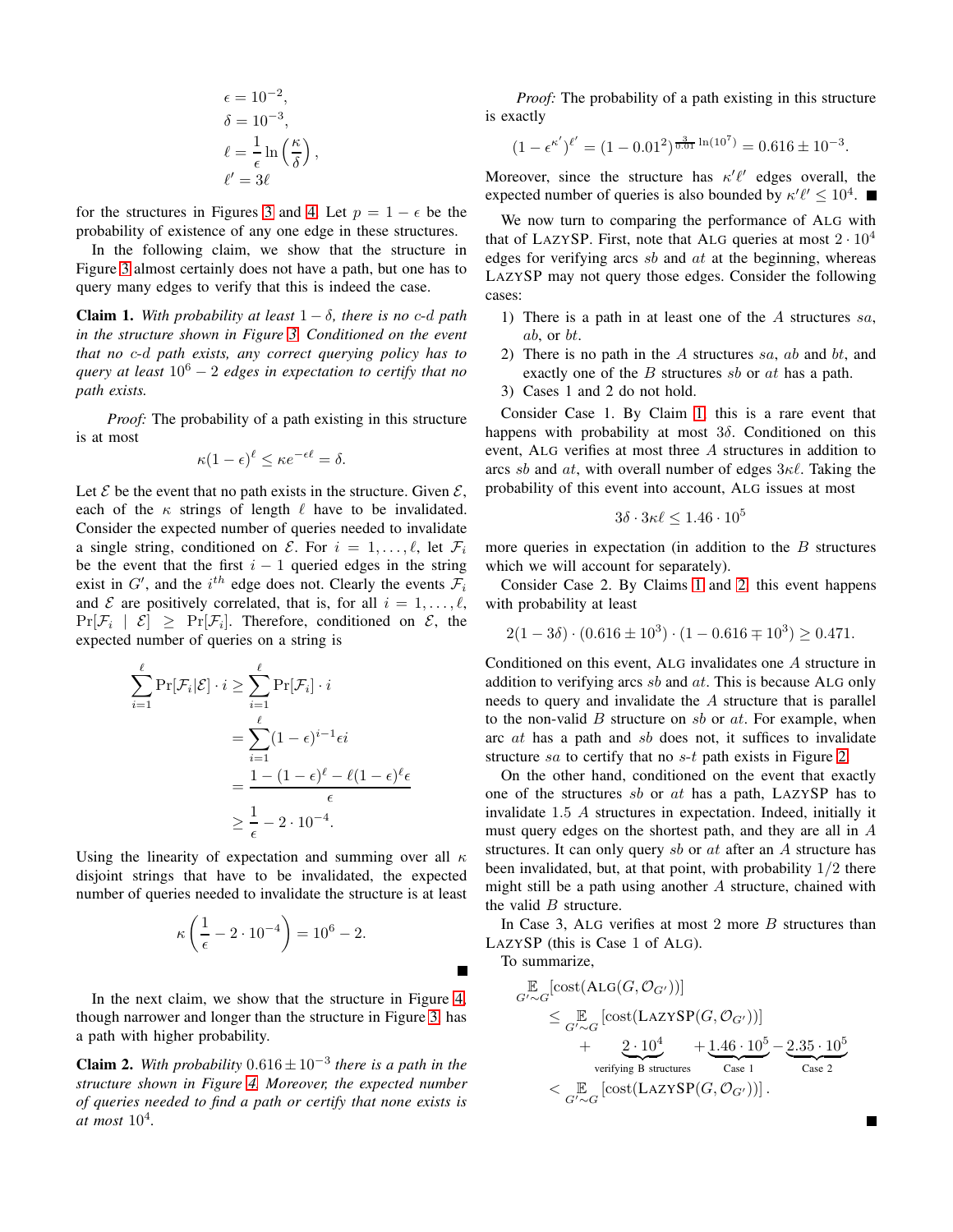It may be instructive to understand why the Example of Figure [2](#page-3-0) does not contradict Theorem [1.](#page-2-3) Consider the potentially problematic Case 2 of the proof of Theorem [2,](#page-3-3) where, say, the arc  $sb$  is collision-free, and the arc  $at$  is not; moreover, the three A structures are in collision. Then  $Q^* = Q_n^*$  (as defined in the proof of Theorem [1\)](#page-2-3) would be a set of edges that invalidates  $at$  and  $bt$ . In the deterministic setting, LAZYSP with an omniscient edge selector could start by invalidating bt, then proceed to *at*.

### *B. Query Complexity Bounds*

Theorem [2](#page-3-3) implies that algorithms in *LazySP* may be suboptimal in the probabilistic setting. Nevertheless, it may still be possible to give satisfying worst-case guarantees with respect to the performance of algorithms in this class. This is exactly what we do next.

Specifically, we first show that any algorithm in *LazySP* (with an edge selector satisfying a certain property) uses  $O(n/p)$  queries, where  $n = |V|$ , with high probability. We then show that there is a graph where no correct pathfinding algorithm terminates within  $\omega(n/p)$  queries. Taken together, these results show that no other algorithm can hope to do significantly better than algorithms in *LazySP* over all underlying graphs.

In our upper bound, we focus on edge selectors that choose an unqueried edge between two connected components formed by the validated queried edges.

**Definition 1.** An edge selector  $f : \mathcal{P} \times 2^E \times 2^E$  is *connective* if for any  $P \in \mathcal{P}$  and edge sets  $Q_y$  and  $Q_n$ ,  $f(P, Q_y, Q_n)$ returns an edge  $e \in P \setminus (Q_y \cup Q_n)$  that connects two connected components of the subgraph  $(V, Q_y)$ .

It is not hard to see that the bisection edge selector (defined in Section [II\)](#page-1-2) is not a connective edge selector. On the other hand, both forward and backward edge selectors are connective.

Let us provide an overview of why the forward edge selector — used with a LAZYSP algorithm that breaks ties in favor of paths with more verified edges — is connective (the same argument applies to the backward edge selector, switching the roles of  $s$  and  $t$ ). Note that at any time the set of verified edges forms a connected component around vertex s. Moreover, by the same reasoning behind Dijkstra [\[6](#page-7-8)], if a vertex  $v$  is in that connected component, the shortest  $s-v$  path in  $G'$  has been found. Now, refer to Figure [5,](#page-5-0) and consider the path  $P_1, v, v', R$ , for two vertices v and v' that are already reachable from s (i.e.,  $P_1 \subseteq Q_y$  and  $P_2 \subseteq Q_y$ ), and  $R \subseteq E \setminus Q$ . Then LAZYSP would prefer the path  $P_2, R$ , because  $|P_2| \leq |P_1|+1$ (as it is the shortest path to  $v'$ ), and  $P_2$  is fully verified. We conclude that LAZYSP with the forward edge selector never queries an edge within a connected component.

We now turn to deriving a rigorous upper bound on the number of edges queried by any LAZYSP algorithm with a connective edge selector. Although the proof seems straightforward in retrospect, it is actually rather tricky. In terms of implications, we view this theorem as our main result.



<span id="page-5-0"></span>Fig. 5. LAZYSP with the forward edge selector does not query an edge between two vertices in the same connected component.

<span id="page-5-3"></span>**Theorem 3.** For any  $\delta > 0$ ,  $p \in (0,1)$ , graph G with n *vertices, and a connective edge selector* f*, with probability at least*  $1 - \delta$ *,* 

$$
cost(LazySP_f(G, \mathcal{O}_{G'})) \in O\left(\frac{n + \ln(1/\delta)}{p}\right).
$$

*Proof:* Let

$$
m = \frac{1}{p} \max \left\{ 2n, 8 \ln \left( \frac{1}{\delta} \right) \right\},\
$$

and let  $\mathcal E$  be the event that  $\mathrm{cost}(\mathrm{LazySP}_f(G, \mathcal O_{G'})) > m$ .

Consider m independent Bernoulli random variables each with parameter  $p, \vec{X} = (X_1, \ldots, X_m)$ . Let  $X_i = 1$  correspond to the event where the  $i^{th}$  edge queried by LAZYSP<sub>f</sub> is in  $E'$ , and  $X_i = 0$  otherwise. Intuitively, we think of  $X_1, \ldots, X_m$ as flipping coins with bias p *in advance* to decide the answers to the queries issued by LAZYSP. We can do this because the probability that the answer to a query is YES is independent of which edge is queried.

Formally, let  $Pr_{(\vec{X},G')}[\cdot]$  correspond to taking probability over a random process that generates  $G'$  by first instantiating the Bernoulli random variables  $X_1, \ldots, X_m$ , then determining the corresponding sets of edges  $Q_y$  and  $Q_n$  that are validated and invalidated by LAZYSP, respectively. For any edge  $e \in Q_y$  or  $e \in Q_n$ , set e to belong to, or not belong to E', respectively. For any edge  $e \in E \setminus (Q_y \cup Q_n)$ , set e to belong to  $E'$  with probability  $p$ , independently. Note that in this process each edge belongs to  $E'$  with probability exactly p. So,  $Pr_{G'\sim G}[\mathcal{E}] = Pr_{(\vec{X},G')}[\mathcal{E}]$ . Using conditional probability, we have

$$
\Pr_{G'}[\mathcal{E}] = \Pr_{(\vec{X}, G')} \left[ \mathcal{E} \mid \sum_{i=1}^{m} X_i < n \right] \Pr_{(\vec{X}, G')} \left[ \sum_{i=1}^{m} X_i < n \right] \tag{1}
$$

<span id="page-5-2"></span><span id="page-5-1"></span>
$$
+\Pr_{(\vec{X},G')} \left[ \mathcal{E} \mid \sum_{i=1}^{m} X_i \ge n \right] \Pr_{(\vec{X},G')} \left[ \sum_{i=1}^{m} X_i \ge n \right] \tag{2}
$$

In the following, we analyze terms [\(1\)](#page-5-1) and [\(2\)](#page-5-2), separately. For the first term, we have

$$
(1) \leq \Pr_{(\vec{X},G')} \left[ \sum_{i=1}^{m} X_i < n \right] = \Pr_{\vec{X}} \left[ \sum_{i=1}^{m} X_i < n \right] \leq \delta,
$$

where the last inequality is a direct consequence of the Chernoff bound:

$$
\Pr_{\vec{X}}\left[\sum_{i=1}^{m} X_i < n\right] \le \Pr_{\vec{X}}\left[\sum_{i=1}^{m} X_i < \frac{mp}{2}\right] \le \exp\left(-\frac{mp}{8}\right).
$$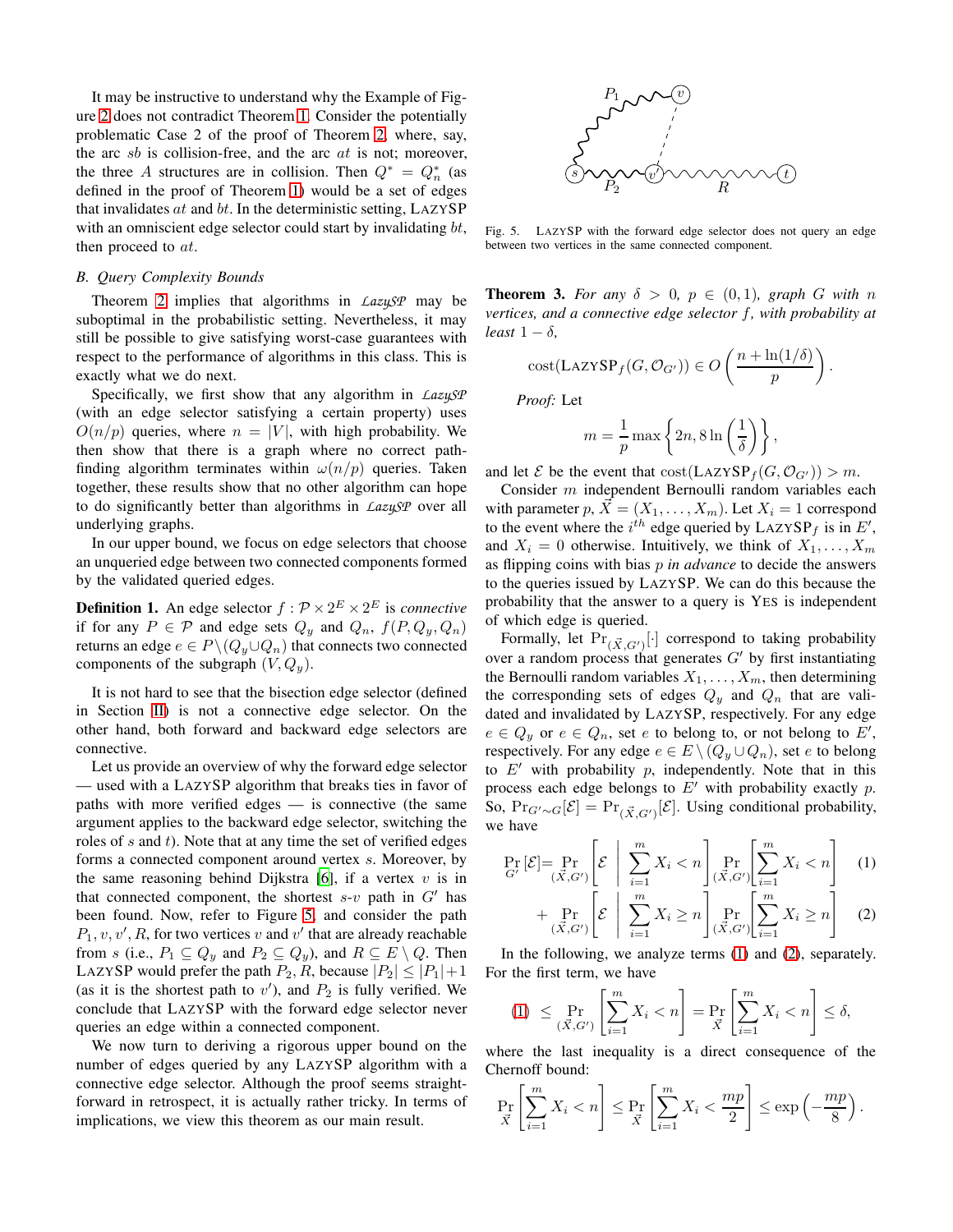Next, we argue that the second term, in Equation [\(2\)](#page-5-2), is zero. Specifically, we show that

<span id="page-6-6"></span>
$$
\Pr_{(\vec{X},G')} \left[ \mathcal{E} \mid \sum_{i=1}^{m} X_i \ge n \right] = 0. \tag{3}
$$

Indeed recall that  $Q_y$  denotes the set of edges validated by LAZYSP<sub>f</sub> during the first m queries, corresponding to  $X_1, \ldots, X_m$ . Note that if LAZYSP<sub>f</sub> does not terminate within the first  $m$  queries, then  $s$  and  $t$  belong to two different connected components of the graph  $H = (V, Q_y)$ . By the connectivity property of  $f$ , at any time  $L{\text{AZ}}{\text{Y}}{\text{S}}{\text{P}}_f$  only queries an edge that is between two connected components of the validated edges at that time. So, every time  $L{\rm AZYSP}_f$  encounters a queried edge that is realized (that is,  $Q_y$  grows), the number of connected components in  $H$  decreases. Therefore, after encountering *n* verified edges, i.e.,  $\sum X_i \ge n$ , there is an  $s-t$  path in  $H$ . This establishes Equation [\(3\)](#page-6-6).

Combining terms [\(1\)](#page-5-1) and [\(2\)](#page-5-2), we have that  $\Pr_{G'}[\mathcal{E}] \leq \delta$ .

In the next theorem, we provide a matching lower bound for the number of queries that *any correct path finding algorithm* requires.

<span id="page-6-7"></span>**Theorem 4.** For all  $p \in (0,1)$  and  $n > 15$ , there exists a *graph* G *with* n *vertices such that for any correct path-finding algorithm* ALG*,*

$$
\Pr_{G'}\left[\mathrm{cost}(\mathrm{ALG}(G,\mathcal{O}_{G'})) \leq \frac{n-1}{2p}\right] \leq 0.1.
$$

*Proof:* Let  $m = \lfloor (n-1)/2p \rfloor$ . Consider the following graph  $G = (V, E)$ : Let V be the sequence of vertices  $s =$  $v_1, v_2, \ldots, v_n = t$ . For each  $i = 1, \ldots, n-1$ , let there be  $m + 1$  parallel edges between  $v_i$  and  $v_{i+1}$ .

Since there are  $m + 1$  parallel edges between any two vertices, ALG cannot certify that no  $s$ -t path exists in  $G'$  with only  $m$  queries. So, if ALG terminates with at most  $m$  queries, it is because it has found an  $s-t$  path. To find an  $s-t$  path, ALG must have encountered at least  $n - 1$  realized edges between the  $m$  queries it has made. Therefore, using the same Bernoulli random variables as in the proof of Theorem [3,](#page-5-3) the Chernoff bound, and the fact that  $n > 15$ , we have

$$
\Pr_{G'}\left[\text{cost}(\text{ALG}(G, \mathcal{O}_{G'})) \le m\right] \le \Pr_{X_1, \dots, X_m} \left[\sum_{i=1}^m X_i \ge n - 1\right]
$$

$$
\le \Pr_{X_1, \dots, X_m} \left[\sum_{i=1}^m X_i \ge 2mp\right]
$$

$$
\le \exp(-mp/3) \le 0.1.
$$

# V. DISCUSSION

П

<span id="page-6-5"></span>We wrap up by briefly discussing some pertinent issues.

Multigraphs are mostly for ease of exposition. Recall that the graph G can have multiple edges between two vertices. As we mentioned in Section [II,](#page-1-2) this assumption is "mostly" for ease of exposition. Clearly, our positive results, Theorems [1](#page-2-3) and [3,](#page-5-3) hold even for simple graphs. Our first negative result, Theorem [2,](#page-3-3) holds for simple graphs but the construction

becomes (even) more unwieldy. The only exception is Theorem [4:](#page-6-7) we were unable to establish it for simple graphs (it is easy to prove a lower bound of  $\Omega(n/\ln n)$  for constant p, though).

Is the connectivity assumption needed? Theorem [3](#page-5-3) holds for LAZYSP with a connective edge selector. Even though the current proof strongly relies on the connectivity assumption, we have not found examples of edge selectors that violate the theorem's conclusion (in particular, we have not been able to find a bad example for the bisection edge selector). We therefore conjecture that the  $O(n/p)$  query complexity upper bound holds for *any* edge selector, as long as LAZYSP breaks ties in favor of paths with more verified edges (otherwise it is easy to construct bad examples). Despite significant effort on our part, this conjecture remains open.

Computation of the optimal policy in the probabilistic setting. Our results suggest that LAZYSP is an excellent proxy for the optimal policy in the probabilistic setting, in that with, say, the forward edge selector, it is computationally efficient and provides satisfying guarantees. This is backed up by the empirical evaluation presented by Dellin and Srinivasa [\[5](#page-6-3)]. One may ask, though, whether the optimal policy itself can be computed. The answer is that this seems to be an extremely hard problem. The most direct representation of the problem is via a Markov decision process (MDP), where there is a state for every possible choice of  $Q_y$  and  $Q_n$ , the action space is edges in  $E \setminus Q$ , and the transitions and rewards are defined in the obvious way. Although an optimal policy in an MDP can be computed in polynomial time in its representation, the difficulty is that the size of the state space is exponential in  $|E|$ . That said, heuristics for (exactly or approximately) computing the optimal policy in the probabilistic setting have the potential to provide a practical alternative to LAZYSP.

# **REFERENCES**

- <span id="page-6-1"></span>[1] Bohlin, R., and Kavraki, L. E. 2000. Path planning using lazy PRM. In *IEEE Int. Conf. on Robotics and Automation (ICRA)*, 521–528.
- <span id="page-6-0"></span>[2] Choset, H.; Lynch, K. M.; Hutchinson, S.; Kantor, G.; Burgard, W.; Kavraki, L. E.; and Thrun, S. 2005. *Principles of Robot Motion: Theory, Algorithms, and Implementation*. MIT Press.
- <span id="page-6-2"></span>[3] Choudhury, S.; Salzman, O.; Choudhury, S.; and Srinivasa, S. S. 2017. Densification strategies for anytime motion planning over large dense roadmaps. In *IEEE Int. Conf. on Robotics and Automation (ICRA)*, 3770–3777.
- <span id="page-6-4"></span>[4] Choudhury, S.; Dellin, C. M.; and Srinivasa, S. S. 2016. Pareto-optimal search over configuration space beliefs for anytime motion planning. In *IEEE/RSJ Int. Conf. on Intelligent Robots and Systems (IROS)*, 3742–3749.
- <span id="page-6-3"></span>[5] Dellin, C. M., and Srinivasa, S. S. 2016. A unifying formalism for shortest path problems with expensive edge evaluations via lazy best-first search over paths with edge selectors. In *Int. Conf. on Automated Planning and Scheduling (ICAPS)*, 459–467.